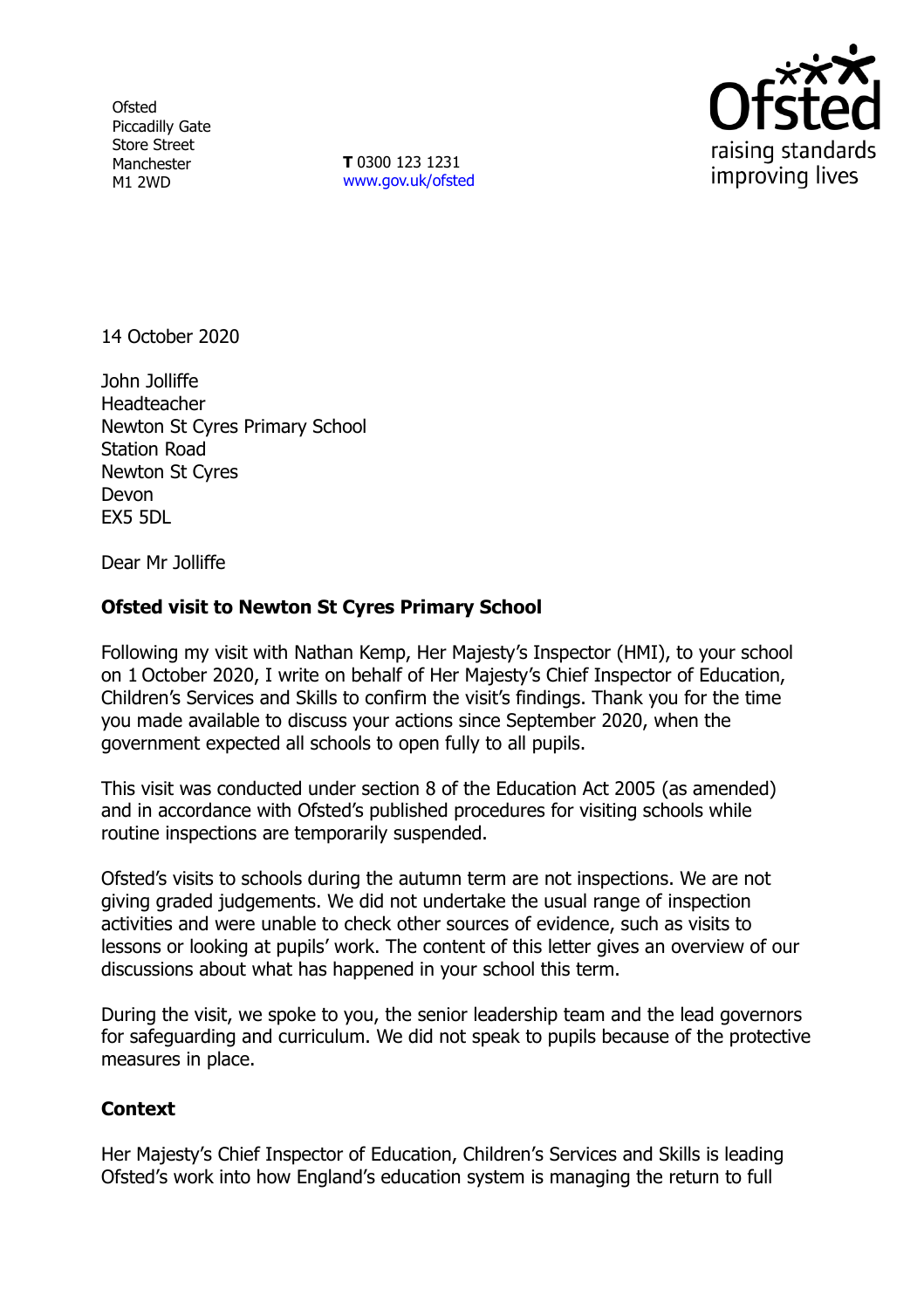

education for pupils, following an extended break in formal schooling due to the COVID-19 (coronavirus) pandemic.

In undertaking this focused work, HMI are visiting a broad range of schools. HMI will visit a sample of:

- approximately 1,200 schools across all Ofsted grades (outstanding, good, requires improvement and inadequate)
- maintained schools, academies and free schools, special schools and centres of alternative provision, including those in cities, and coastal, town or rural communities.

The information from this visit will feed into Ofsted's national reporting so that the insights can be shared with the government and the education sector. We did not find any significant concerns during the visit. In such a case, an inspection report would be published on our website and available to parents and carers.

We did not consider your response to COVID-19 during the spring and summer terms 2020, when the school was not open to all pupils.

## **From this visit, inspectors noted that:**

- You opened the school to all pupils on 7 September 2020. Pupils in all year groups attend full time.
- Pupils' attendance is in line with the normal attendance for this time of year.
- During September, the curriculum focused on ensuring that pupils were emotionally and socially ready to learn. Teachers used texts and discussion to enable pupils to explore their feelings. From October, pupils have begun to study the full curriculum.
- Teachers have assessed pupils' reading skills and knowledge in all year groups. You are using the COVID-19 catch-up premium funding to purchase additional books and provide tailored reading lessons for pupils who have fallen behind. You and your staff have adapted your approach to the teaching of phonics.
- Teachers have assessed pupils' knowledge of mathematics. Teachers have adapted the curriculum with a particular focus on place value. You are using the COVID-19 catch-up premium funding to provide some pupils with additional support to help them catch up.
- Pupils study a range of subjects. Teachers are adapting their lessons to focus on securing pupils' knowledge and understanding post lockdown. For example, in history, teachers are checking pupils' understanding before moving on to more complex concepts.
- You set up the school's online learning platform at the beginning of lockdown. You plan to use it again should it be needed in the future. You also plan to